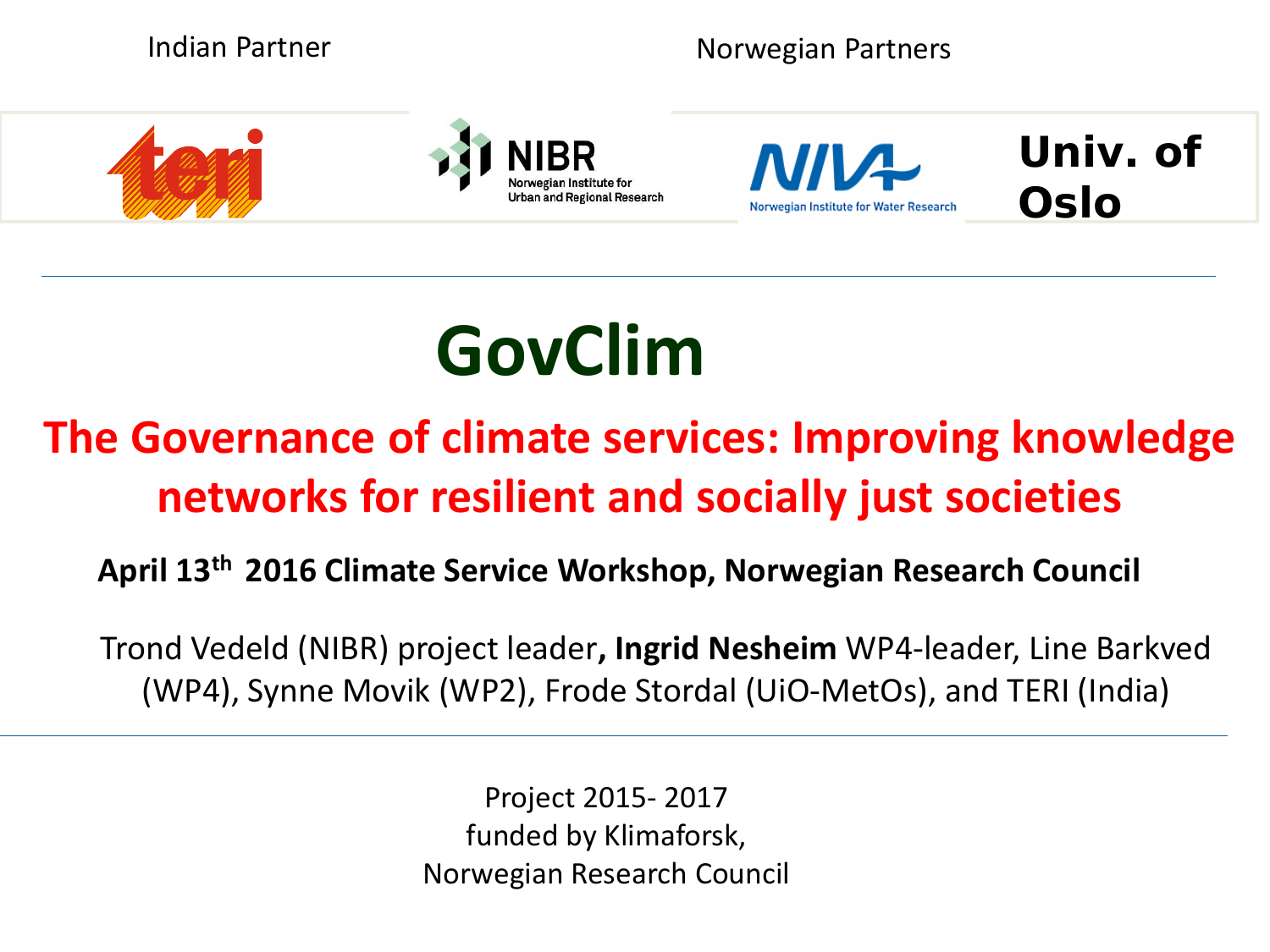## **Purpose and Research questions**

Study Climate Service *Providers* and the conditions for provision of accessible and useable Climate Service *Products*



- Understand how climate/weather knowledge is translated and transferred between the various actors
- To what degree are services: *participatory*, *equitable*, - *legitimate*, *accessible*, *timely* and *tailored* to various groups; What is the uptake level?

*Definition of Climate services: the production, translation, transfer, and use of climate and weather-based knowledge and information in climate/weather-informed decision making*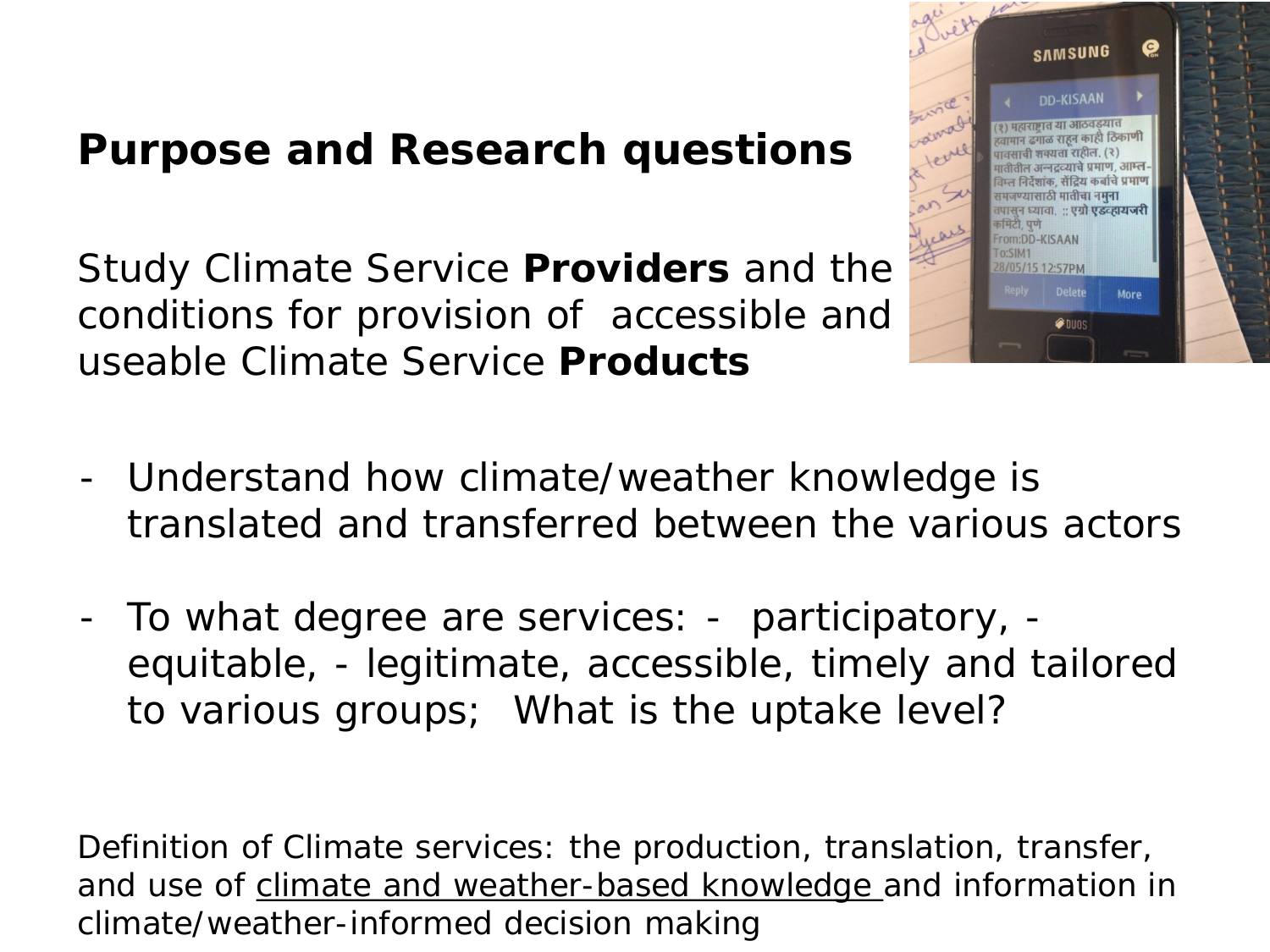## **Methodology:**

Study the provision by **Public, Public-Private and Private - Climate Service providers**

**Three case study villages** in the state Maharashtra (110 million people, 308 km2

Focus Groups, and individual semi-structured interviews with different types of farmers men/women; large/small, subscribers / non-subscribers.



semi-structured interviews with key officials/extension workers, and climate service providers, actors at multiple levels and across the public-private divide.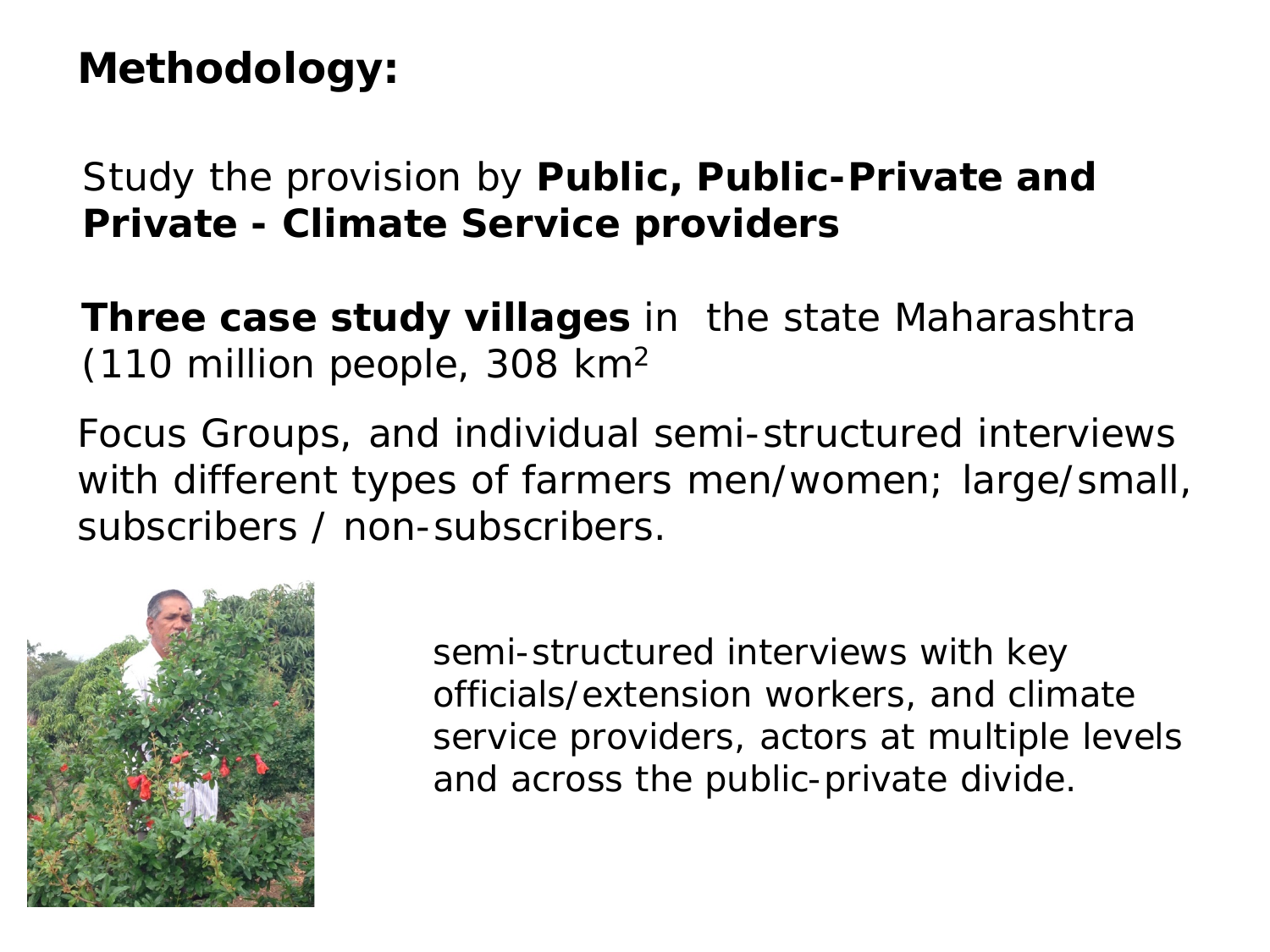

*Similarities:* 

The National Weather Services (NWS) and the private sector - in Norway and in India provide weather forecasts & info. NWS biggest player.

Climate Service centers are in an initial state, lead by the National Weather Services

# **India vs Norway**

#### *Differences:*

Norway focuses on decadal scales & longer; Maharashtra (agricultural sector) on weather and seasonal (monsoon) forecasts

India: seasonal forecasts distributed over yrs. In Norway this is not an established regular service

Norway only (mostly) NWS makes extensive met observations.

India observations are made by IMD and the private sector.